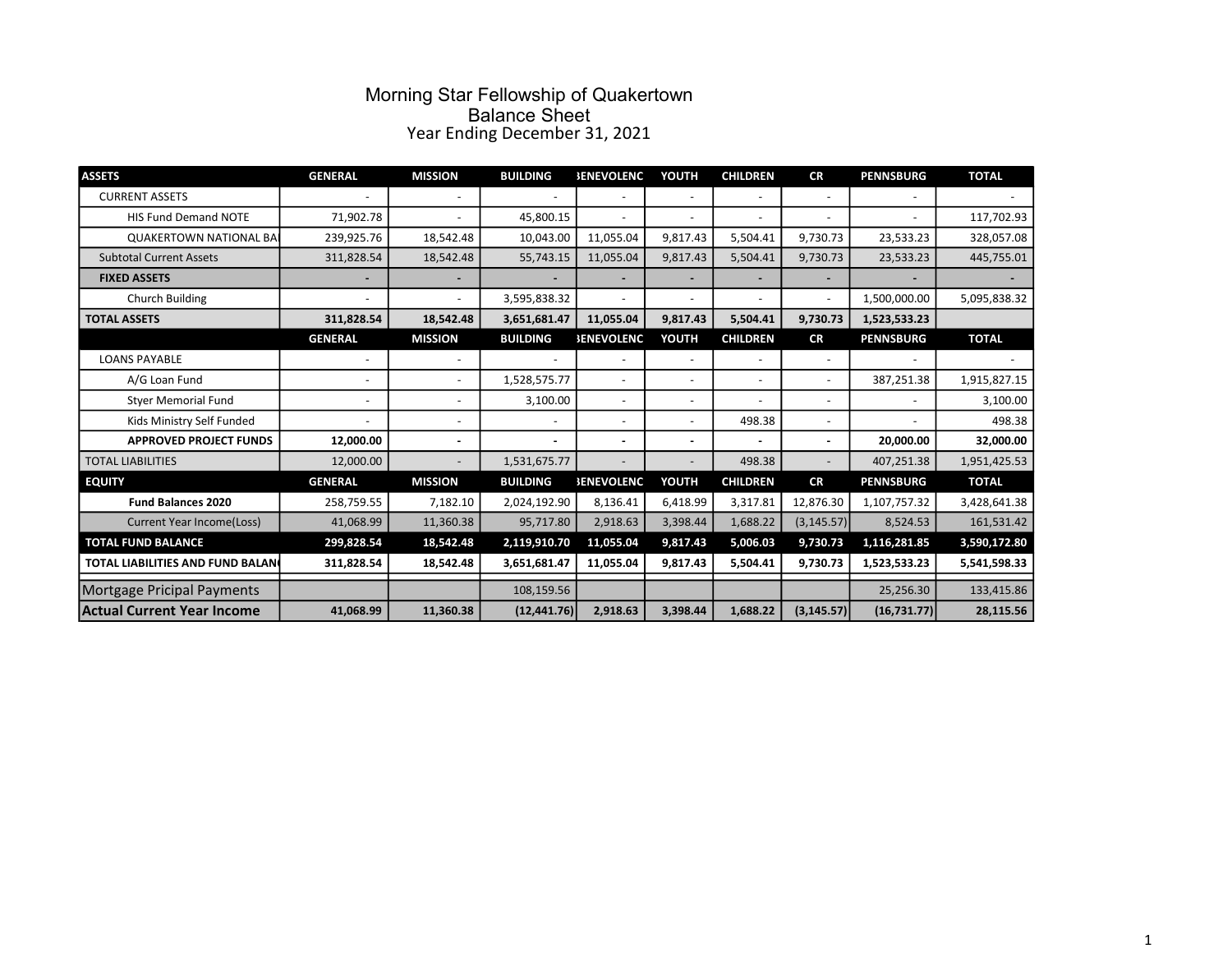## INCOME COMPARISON ALL FUNDS BY YEAR

COVID

| Increase/decrease over prior year before transfers |                                     | 114.78%        |                                     | 95.74%         |                  | 115.78%        |                  |              |
|----------------------------------------------------|-------------------------------------|----------------|-------------------------------------|----------------|------------------|----------------|------------------|--------------|
| <b>INCOME</b>                                      |                                     | 2021           |                                     | 2020           |                  | 2019           |                  | 2018         |
| Tithes & Offerings                                 |                                     | \$1,380,265.46 |                                     | \$1,153,075.80 |                  | \$1,313,349.61 | \$               | 1,021,986.51 |
| Designated Offerings                               | \$                                  | 90,587.80      | \$                                  | 48,776.76      | \$               | 34,492.61      | \$               | 65,936.02    |
| Monday Night Meals                                 | \$                                  | 5,711.39       | \$                                  |                | \$               |                | \$               |              |
| Easter Project                                     | \$                                  |                | \$                                  |                | $\overline{\xi}$ |                | \$               | 62,113.44    |
| <b>Golf Outing Beneficiary</b>                     | \$                                  |                | \$                                  |                | \$               |                | \$               | 2,510.00     |
| Golf Group Income                                  | $\overline{\xi}$                    |                | $\overline{\boldsymbol{\varsigma}}$ |                | \$               |                | \$               | 2,512.14     |
| Miscellaneous Income (PPL Loan) Fully forgiven     | $\overline{\xi}$                    | 538.20         | \$                                  | 91,840.79      | \$               | 1,586.01       | \$               | 9,790.97     |
| <b>Building Rental</b>                             | \$                                  | 16,500.00      | \$                                  | 6,013.86       | \$               | 5,662.00       | \$               | 3,700.00     |
| Cafe Donations                                     | $\overline{\boldsymbol{\varsigma}}$ | 639.30         | \$                                  | 652.85         | \$               | 4,240.49       | \$               | 3,974.84     |
| Interest Income                                    | \$                                  | 4,715.00       | \$                                  | 5,612.59       | \$               | 4,779.44       | \$               | 5,694.48     |
| <b>INCOME before Transfers</b>                     |                                     | \$1,498,957.15 |                                     | \$1,305,972.65 |                  | \$1,364,110.16 | \$               | 1,178,218.40 |
| <b>Transfer GF to Mission</b>                      | \$                                  | 84,578.88      | \$                                  | 68,473.37      | \$               | 63,561.30      | \$               | 65,550.41    |
| <b>Transfer GF to Building</b>                     | \$                                  | 218,142.16     | \$                                  | 127,037.76     | $\zeta$          | 143,771.04     | \$               | 176,562.00   |
| Transfer GF to Benevolence                         | \$                                  | 6,682.21       | \$                                  | 4,718.25       | \$               | 6,136.28       | $\overline{\xi}$ | 6,107.30     |
| <b>Transfer GF to Youth</b>                        | \$                                  | 10,539.16      | \$                                  | 6,123.22       | \$               | 6,967.53       | \$               | 7,180.34     |
| Transfer t o Children's M                          | \$                                  | 15,961.24      | \$                                  | 7,399.51       | \$               | 9,291.20       | \$               | 9,753.21     |
| Transfer to CR                                     | $\overline{\boldsymbol{\varsigma}}$ |                | $\overline{\boldsymbol{\zeta}}$     | 75.00          | \$               | 4,230.00       | \$               | 1,940.00     |
| Transfer to Pennsburg Cam                          | \$                                  | 114,952.00     | \$                                  | 202,684.08     | \$               | 58,320.53      | \$               |              |
| Transfer to PPP account                            | \$                                  |                | \$                                  | 1,544.06       | \$               |                | \$               |              |
| <b>Transfer to General Fund</b>                    | \$                                  | 7,000.00       | \$                                  |                | Ś                |                | Ś                |              |
| <b>TOTAL INCOME</b>                                |                                     | 1,956,812.80   |                                     | 1,724,027.90   |                  | 1,656,388.04   |                  | 1,445,311.66 |
|                                                    |                                     |                |                                     |                |                  |                |                  |              |
| <b>EXPENSES</b>                                    |                                     | 2021           |                                     | 2020           |                  | 2019           |                  | 2018         |
| <b>TRANSFERS TO OTHER FUNDS</b>                    |                                     |                |                                     |                |                  |                |                  |              |
| <b>Transfer to Mission</b>                         | \$                                  | 84,578.88      | \$                                  | 68,473.37      | \$               | 63,561.30      | \$               | 65,550.41    |
| Transfer to Building Fund                          | \$                                  | 218,142.16     | \$                                  | 127,037.76     | $\zeta$          | 143,771.04     | \$               | 176,562.00   |
| Transfer to Benevolence                            | $\overline{\boldsymbol{\varsigma}}$ | 6,682.21       | \$                                  | 4,718.25       | \$               | 6,136.28       | \$               | 6,107.30     |
| Transfer to Youth                                  | \$                                  | 11,439.16      | $\overline{\xi}$                    | 6,123.22       | $\zeta$          | 6,967.53       | $\overline{\xi}$ | 7,180.34     |
| Transfer to Children's Mi                          | \$                                  | 15,961.24      | \$                                  | 7,399.51       | \$               | 9,291.20       | $\overline{\xi}$ | 9,753.31     |
| Transfer to CR                                     | \$                                  |                | \$                                  | 75.00          | \$               | 4,230.00       | $\zeta$          | 1,940.00     |
| Transfer to Pennsburg Campus                       | \$                                  | 134,952.00     | \$                                  | 204,228.14     | \$               | 58,320.53      | \$               |              |
| <b>Transfer to General Fund</b>                    | \$                                  | 7,000.00       | \$                                  |                | \$               |                | \$               |              |
| <b>Subtotal Transfers To Other Funds</b>           | \$                                  | 478,755.65     | \$                                  | 418,055.25     | \$               | 292,277.88     | \$               | 267,093.36   |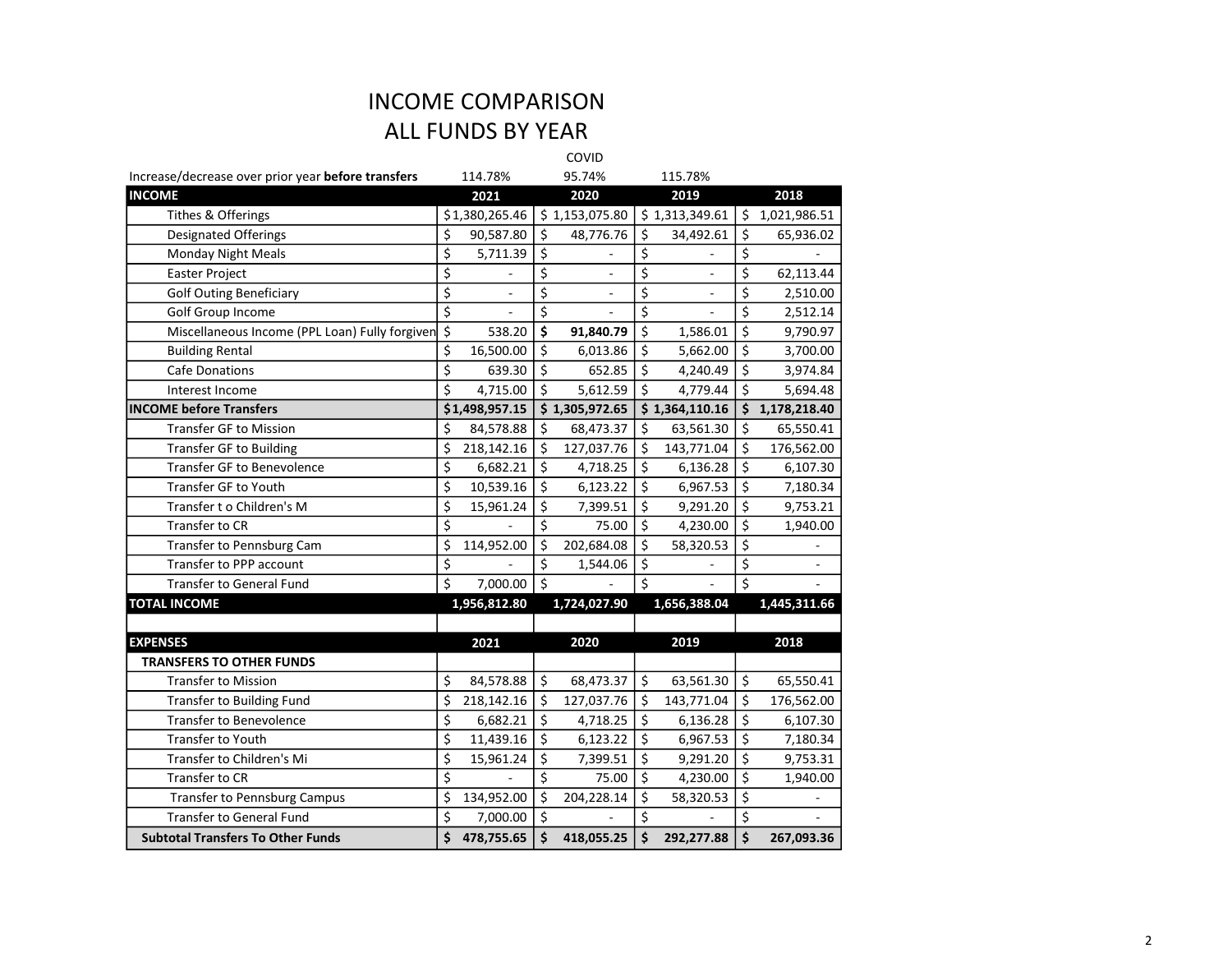| <b>SALARIES &amp; COMPENSATION</b>   | \$                                  | 586,425.00               | \$                                  | 528,258.39     | \$               | 519,153.08               | $\zeta$                         | 498,578.79     |
|--------------------------------------|-------------------------------------|--------------------------|-------------------------------------|----------------|------------------|--------------------------|---------------------------------|----------------|
| OFFICE EXPENSES                      | \$                                  | 66,398.59                | $\overline{\boldsymbol{\varsigma}}$ | 43,000.32      | $\zeta$          | 40,233.30                | \$                              | 39,473.07      |
| <b>CHURCH BLDG &amp; GROUNDS</b>     | \$                                  | 300,958.24               | \$                                  | 472,494.05     | $\zeta$          | 242,494.35               | $\zeta$                         | 174,787.28     |
| <b>LICENSING &amp; SUBSCRIPTIONS</b> | $\overline{\xi}$                    | 9,280.36                 | \$                                  | 6,482.68       | $\zeta$          | 4,934.11                 | $\overline{\xi}$                | 7,884.83       |
| <b>COMMUNITY OUTREACH</b>            | \$                                  | 24,355.25                | $\zeta$                             | 13,613.60      | \$               | 27,279.00                | $\overline{\mathsf{S}}$         | 16,330.19      |
| <b>MINISTRY EXPENSES</b>             | \$                                  | 94,817.86                | \$                                  | 179,691.52     | Ś.               | 70,541.65                | $\dot{\mathsf{S}}$              | 78,983.39      |
| <b>Subtotal Expenses</b>             |                                     | \$1,560,990.95           |                                     | \$1,661,595.81 |                  | \$1,196,913.37           |                                 | \$1,083,130.91 |
| <b>MISSIONS</b>                      |                                     | 2021                     |                                     | 2020           |                  | 2019                     |                                 | 2018           |
| <b>HOME MISSIONS</b>                 |                                     | 219.78                   |                                     | 1,050.00       |                  | 200.00                   |                                 | 0.00           |
| Quakertown Food Bank                 | \$                                  | 1,200.00                 | \$                                  | 1,600.00       | $\zeta$          | 1,200.00                 | Ś.                              | 1,200.00       |
| <b>Crossroads Pregnancy Cent</b>     | \$                                  | 3,400.00                 | \$                                  | 3,400.00       | $\zeta$          | 3,400.00                 | $\overline{\xi}$                | 2,900.00       |
| Oasis CITY Church                    | \$                                  | 2,400.00                 | $\zeta$                             | 2,400.00       | $\zeta$          | 2,400.00                 | $\zeta$                         | 3,526.00       |
| City Limits A/G                      | \$                                  | 2,400.00                 | \$                                  | 2,400.00       | \$               | 2,400.00                 | \$                              | 2,400.00       |
| Valley Forge Christian Co            | $\overline{\boldsymbol{\varsigma}}$ | 2,500.00                 | \$                                  | 1,000.00       | \$               |                          | \$                              |                |
| <b>CUFI</b>                          | \$                                  | 2,400.00                 | \$                                  | 2,400.00       | \$               | 3,400.00                 | \$                              | 2,400.00       |
| <b>Quakertown Cares</b>              | \$                                  |                          | \$                                  |                | \$               | 500.00                   | \$                              | 2,918.05       |
| ZOA-Zionists of America              | $\overline{\xi}$                    |                          | $\overline{\xi}$                    |                | $\overline{\xi}$ |                          | \$                              | 384.16         |
| Philadelphia Dream Center            | $\overline{\boldsymbol{\varsigma}}$ | 2,900.00                 | $\overline{\boldsymbol{\zeta}}$     | 2,400.00       | \$               | 800.00                   | $\overline{\xi}$                |                |
| Quakertown Police                    | \$                                  |                          | \$                                  |                | \$               | 500.00                   | $\overline{\xi}$                | 2,000.00       |
| Nathan Sims CRU                      | \$                                  | $\blacksquare$           | \$                                  | 2,400.00       | \$               | 2,400.00                 | $\dot{\mathsf{S}}$              | 2,400.00       |
| <b>Hope Against Heroine</b>          | $\overline{\boldsymbol{\varsigma}}$ |                          | $\overline{\boldsymbol{\zeta}}$     | 1,400.00       | \$               | 2,400.00                 | \$                              | 2,400.00       |
| Gideons International                | \$                                  | 2,400.00                 | \$                                  | 2,400.00       | \$               | 2,400.00                 | \$                              | 2,400.00       |
| Teen Challenge Training C            | \$                                  |                          | \$                                  |                | \$               |                          | \$                              | 1,000.00       |
| Hands in Service                     | $\overline{\xi}$                    |                          | $\overline{\xi}$                    |                | $\overline{\xi}$ | 65.00                    | $\overline{\boldsymbol{\zeta}}$ |                |
| NEW BEGINNINGS CHURCH ROC            | $\overline{\boldsymbol{\varsigma}}$ |                          | $\overline{\boldsymbol{\varsigma}}$ | 4,000.00       | \$               |                          | \$                              |                |
| Baldwin, Doug and Carol              | $\overline{\xi}$                    | 2,400.00                 | $\overline{\xi}$                    | 2,400.00       | $\zeta$          | 2,400.00                 | $\overline{\xi}$                | 2,400.00       |
| Cawston, David and Nancy             | \$                                  | 2,400.00                 | \$                                  | 2,400.00       | $\zeta$          | 2,400.00                 | \$                              | 2,400.00       |
| Convoy of Hope                       | \$                                  | 124,506.42               | \$                                  | 59,800.00      | \$               | 37,400.00                | \$                              | 58,857.56      |
| Irelands, Paula and Jerry            | \$                                  |                          | \$                                  |                | \$               | 1,600.00                 | \$                              | 3,400.00       |
| Kevin and Sandy Barner               | \$                                  | 2,400.00                 | \$                                  | 2,400.00       | $\zeta$          | 2,400.00                 | \$                              | 2,400.00       |
| Clark, Nancy (Zambia)                | $\overline{\xi}$                    |                          | $\overline{\xi}$                    | 1,800.00       | $\zeta$          | 2,400.00                 | $\overline{\xi}$                | 2,400.00       |
| Weaver, Bettina                      | \$                                  | 2,400.00                 | $\overline{\boldsymbol{\zeta}}$     | 2,400.00       | \$               | 2,400.00                 | $\overline{\mathsf{s}}$         | 2,400.00       |
| Thin Missions - Pat Summe            | \$                                  | 2,400.00                 | $\overline{\boldsymbol{\varsigma}}$ | 2,400.00       | $\zeta$          | 2,400.00                 | $\zeta$                         | 2,400.00       |
| Sebastian, Tony and Jamie            | \$                                  | 2,400.00                 | \$                                  | 2,400.00       | \$               | 2,400.00                 | \$                              | 2,400.00       |
| Valley Forge Christian Co            | \$                                  | 2,400.00                 | \$                                  | 4,900.00       | \$               | 1,300.00                 | \$                              | 1,200.00       |
| Teberian, Shahan and Tyra            | $\overline{\boldsymbol{\varsigma}}$ |                          | \$                                  | 2,000.00       | \$               | 2,400.00                 | \$                              | 2,400.00       |
| Seler, Debby and Denny               | \$                                  | $\blacksquare$           | \$                                  |                | \$               | 1,600.00                 | \$                              | 2,400.00       |
| Van Luven, Aaron and Laur            | $\overline{\xi}$                    |                          | $\overline{\xi}$                    |                | \$               |                          | \$                              | 1,400.00       |
| Renes, Bo and Holly                  | \$                                  | 2,400.00                 | $\overline{\boldsymbol{\zeta}}$     | 2,400.00       | $\overline{\xi}$ | 2,400.00                 | $\overline{\xi}$                | 2,400.00       |
| Honduras San Pedro                   | \$                                  | $\overline{\phantom{a}}$ | \$                                  | 300.00         | $\zeta$          | $\overline{\phantom{a}}$ | $\overline{\xi}$                | $\equiv$       |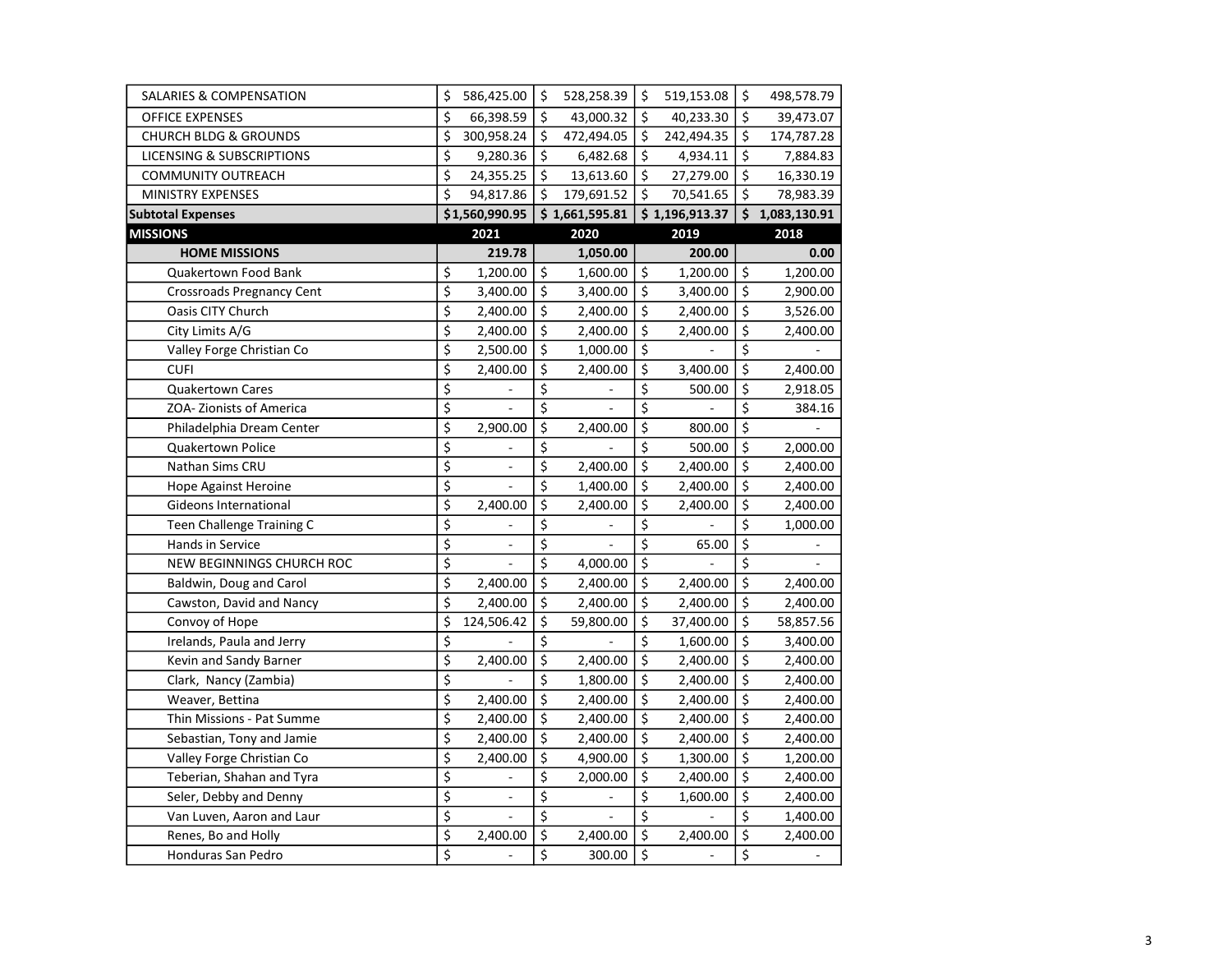| <b>EXCESS INCOME/EXPENSE</b>     | 161,531.42      |    | $-111,448.69$            |         | 337,201.54   |    | 149,459.75   |
|----------------------------------|-----------------|----|--------------------------|---------|--------------|----|--------------|
| <b>TOTAL EXPENSES</b>            | 1,795,281.38    |    | 1,835,476.59             |         | 1,319,186.50 |    | 1,295,851.91 |
| <b>PARSONAGE</b>                 | \$<br>5,355.44  | \$ | 2,918.45                 | \$      | 400.35       | \$ |              |
| <b>Tanzania Mission's Trip</b>   | \$              | \$ |                          | \$      |              | \$ | 11.55        |
| <b>MISSION'S TRIPS</b>           | \$              | \$ |                          | \$      |              | \$ |              |
| <b>Subtotal Missions</b>         | 228.934.99      | Ś  | 170,962.33               | \$      | 121,872.78   | Ś  | 212,709.45   |
| <b>Global Renewal</b>            | \$<br>2,400.00  | \$ | 2,400.00                 | \$      | 3,200.00     | \$ |              |
| <b>Tia Hait Missions Expense</b> | \$<br>7,315.78  | \$ |                          | \$      | 956.90       | \$ |              |
| Tia Reinhart AMAVEO GROUP        | \$<br>10,800.45 | \$ | 5,800.90                 | \$      | 10,931.16    | Ś. | 5,605.00     |
| Dolfi and Gil Mauda -            | \$<br>3,123.00  | \$ | 21,103.00                | \$      | 2,403.00     | \$ | 12,806.25    |
| Home of Hope- Pardee             | \$<br>2,472.00  | \$ | 3,095.25                 | \$      | 3,037.00     | \$ | 2,781.00     |
| World Serve-Tanzinia             | \$              | \$ |                          | \$      |              | \$ | 60,000.00    |
| <b>BGMC</b>                      | \$<br>4,108.84  | \$ |                          | \$      | 577.97       | \$ |              |
| Compassion International         | \$              | \$ | $\overline{\phantom{a}}$ | \$      |              | \$ | 380.00       |
| WORLD MINISTRIES non A/G         | \$              | \$ |                          | \$      |              | \$ | 50.00        |
| Bongiorno Conference Cent        | \$<br>2,400.00  | \$ | 2,400.00                 | \$      | 400.00       | \$ |              |
| Penn Del Projects                | \$              | \$ |                          | \$      |              | \$ | 1,000.00     |
| PROJECT RESCUE                   | \$<br>10,446.22 | \$ |                          | \$      |              | \$ |              |
| <b>SPEED THE LIGHT</b>           | \$              | \$ | 4,263.18                 | \$      | 495.92       | \$ |              |
| Todd Brosky - Romania            | \$<br>5,550.00  | \$ | 4,300.00                 | \$      |              |    |              |
| feedONE                          | \$<br>5,992.50  | \$ | 6,150.00                 | \$      | 5,905.83     | \$ | 6,901.43     |
| AG - Fellowship                  | \$<br>1,200.00  | \$ | 1,200.00                 | \$      | 1,200.00     | Ś  | 1,200.00     |
| Pollick - Indonesia              | \$<br>2,400.00  | \$ | 600.00                   | \$      |              | \$ |              |
| Pasquale, Rick - Italy           | \$<br>2,400.00  | \$ | 2,400.00                 | \$      | 2,400.00     | \$ | 2,400.00     |
| Good, Peter and Courney G        | \$<br>2,400.00  | \$ | 2,400.00                 | \$      | 2,400.00     | \$ | 2,400.00     |
| Turner, David Honduras           | \$<br>2,400.00  | \$ | 2,400.00                 | $\zeta$ | 2,400.00     | \$ | 2,400.00     |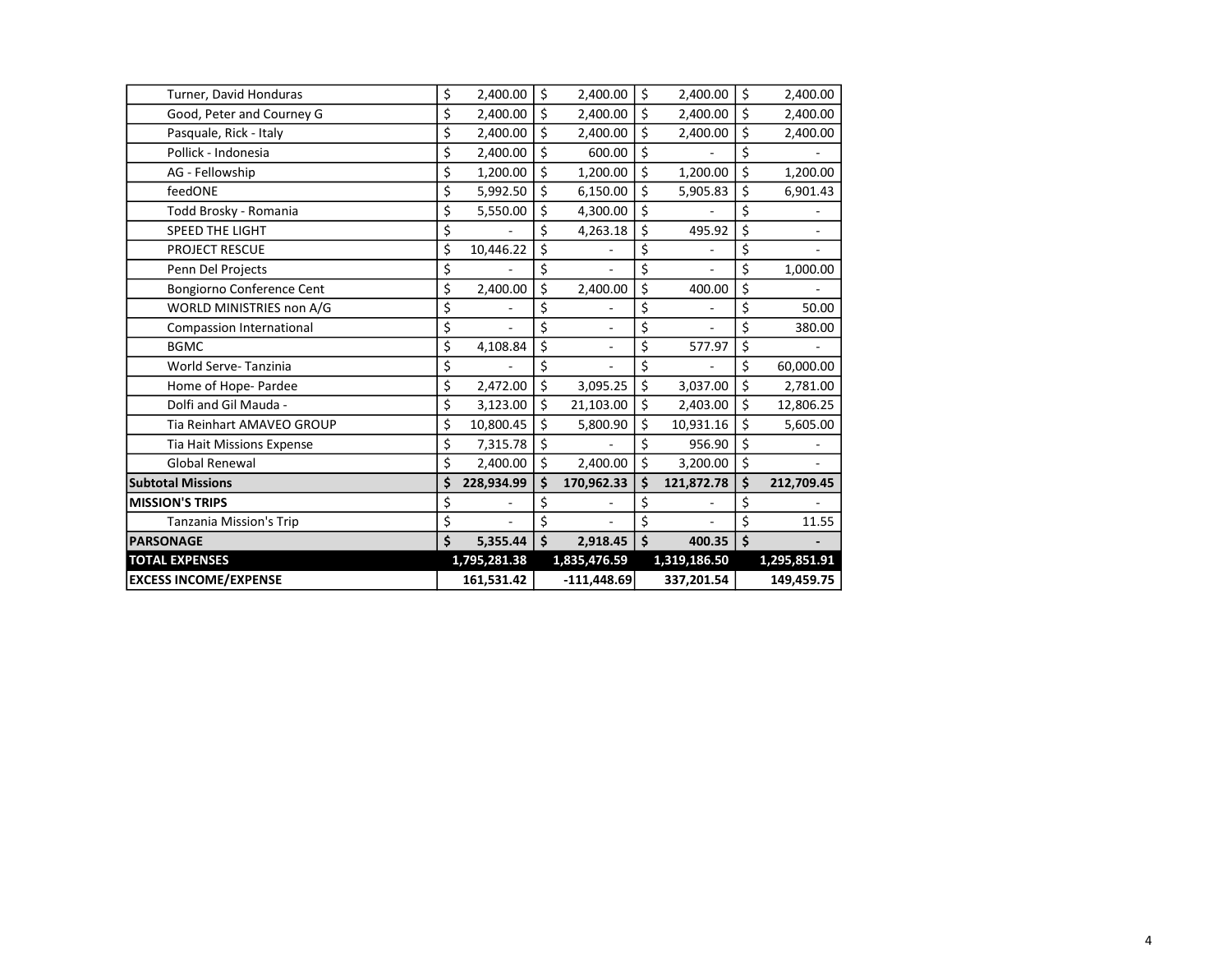### INCOME AND EXPENSE ALL FUNDS

### 2021

| <b>INCOME</b>                           |              | <b>EXPENSES</b>     |
|-----------------------------------------|--------------|---------------------|
| Tithes & Offerings                      | 1,380,265.46 | <b>Salaries</b>     |
| <b>Designated Offerings</b>             | 90,587.80    | <b>Health Bene</b>  |
| <b>Monday Night Meals</b>               | 5,711.39     | <b>Recruiting a</b> |
| Miscellaneous Income                    | 538.20       | <b>Offie Expen</b>  |
| <b>Building Rental</b>                  | 16,500.00    | <b>Online Fees</b>  |
| <b>Cafe Donations</b>                   | 639.30       | Electric, Na        |
| Interest Income                         | 4,715.00     | <b>Electric</b> and |
| <b>TOTAL INCOME before TRANSFERS</b>    | 1,498,957.15 | church Buil         |
|                                         |              | <b>Church Buil</b>  |
| <b>Transfer GF to Mission</b>           | 84,578.88    | Property, A         |
| Transfer GF to Bldg                     | 218,142.16   | Media and           |
| Tranfer GF to Benv.                     | 6,682.21     | Local Comn          |
| <b>Transfer GF to Youth</b>             | 10,539.16    | Benevolend          |
| Transfer t o Children's Ministry        | 15,961.24    | Media and           |
| Transfer to Pennsburg Campus            | 114,952.00   | Ministry Ex         |
| <b>Transfer to General Fund</b>         | 7,000.00     | <b>Missions</b>     |
| <b>TOTAL TRANSFER INCOME</b>            | 457,855.65   | Parsonage a         |
| <b>TOTAL INCOME including TRANSFERS</b> | 1,956,812.80 | Interest on         |
|                                         |              | Interest on         |

#### Income and Expense ALL Funds categorized.

| <b>INCOME</b>                                                |              | <b>EXPENSES</b>                                 |              |
|--------------------------------------------------------------|--------------|-------------------------------------------------|--------------|
| Tithes & Offerings                                           | 1,380,265.46 | <b>Salaries</b>                                 | 473,386.86   |
| Designated Offerings                                         | 90,587.80    | Health Benefits, Payroll Taxes and Retirement   | 102,835.45   |
| <b>Monday Night Meals</b>                                    | 5,711.39     | <b>Recruiting and Relocation Expense</b>        | 10,202.69    |
| Miscellaneous Income                                         | 538.20       | <b>Offie Expenses</b>                           | 29,983.53    |
| <b>Building Rental</b>                                       | 16,500.00    | Online Fees and Refinace Mortgage fee           | 36,415.06    |
| <b>Cafe Donations</b>                                        | 639.30       | <b>Electric, Natural Gas and Water QTOWN</b>    | 33,642.57    |
| Interest Income                                              | 4,715.00     | <b>Electric and Propane PENNSBURG</b>           | 23,653.89    |
| <b>TOTAL INCOME before TRANSFERS</b>                         | 1,498,957.15 | church Building and Grounds QTOWN               | 77,852.45    |
|                                                              |              | Church Building and Grounds PENNSBURG           | 62,092.69    |
| <b>Transfer GF to Mission</b>                                | 84,578.88    | Property, Auto and Worker's Comp Insurance      | 16,149.90    |
| Transfer GF to Bldg                                          | 218,142.16   | Media and Licensing and Admin Subscriptions     | 9,280.36     |
| Tranfer GF to Benv.                                          | 6,682.21     | <b>Local Community Outreach</b>                 | 24,355.25    |
| Transfer GF to Youth                                         | 10,539.16    | <b>Benevolence Requests</b>                     | 13,023.23    |
| Transfer t o Children's Ministry                             | 15,961.24    | Media and Sound                                 | 30,480.33    |
| <b>Transfer to Pennsburg Campus</b>                          | 114,952.00   | <b>Ministry Expense</b>                         | 51,314.30    |
| <b>Transfer to General Fund</b>                              | 7,000.00     | <b>Missions</b>                                 | 228,934.99   |
| <b>TOTAL TRANSFER INCOME</b>                                 | 457,855.65   | Parsonage and Real Estate Taxes                 | 5,355.44     |
| <b>TOTAL INCOME including TRANSFERS</b>                      | 1,956,812.80 | Interest on Mortgage QTOWN                      | 68,433.40    |
|                                                              |              | Interest on Mortgage PENNSURG                   | 19,133.34    |
|                                                              |              | <b>TOTAL EXPENSE minus tranfers</b>             | 1,316,525.73 |
| Income and Expense ALL Funds categorized.                    |              | <b>TRANSFER EXPENSE</b>                         | 478,755.65   |
| This includes General, Mission, Building, Benevolence, Youth |              | <b>TOTAL EXPENSES</b>                           | 1,795,281.38 |
| Children, Celebrate Recovery and Pennsburg.                  |              |                                                 |              |
|                                                              |              | Income Brought Forward                          | 161,531.42   |
|                                                              |              | Less Mortgage Payments on Principal             | 133,415.86   |
|                                                              |              | Cash brought forward                            | 28,115.56    |
|                                                              |              | Pre-approved project savings in liablity accour | 32,000.00    |
|                                                              |              |                                                 |              |
|                                                              |              | Cash brough foward including project savings    | 60,115.56    |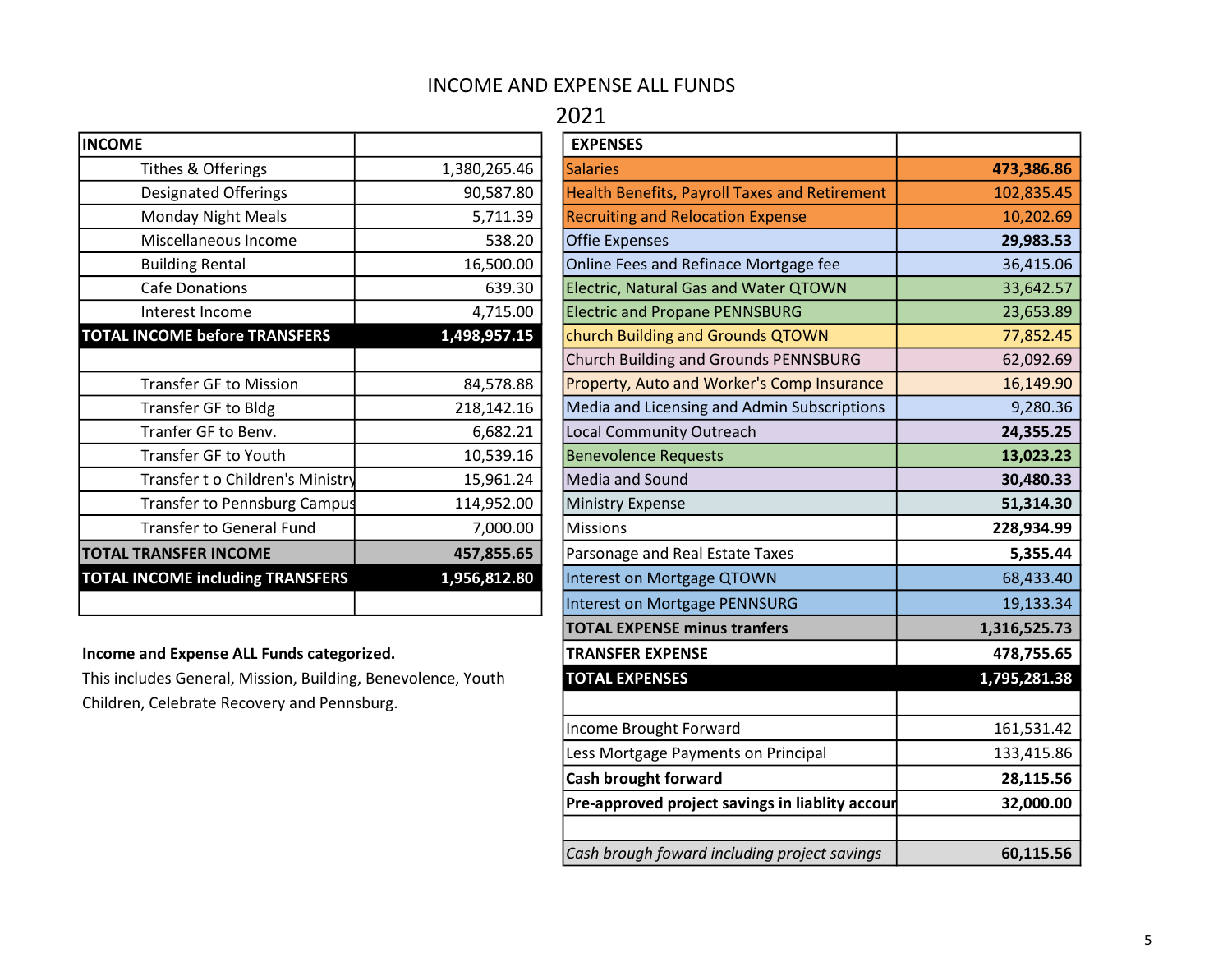# BUDGET REPORT GENERAL FUND /Tithe January 2021 - December 2021

| <b>INCOME</b>                                                                 | <b>Actual</b> | <b>Budget</b> | <b>Difference</b> | $\%$          |
|-------------------------------------------------------------------------------|---------------|---------------|-------------------|---------------|
| <b>Tithes &amp; Offerings</b>                                                 | 1,284,309.21  | 1,095,600.00  | 188,709.21        | 117           |
| <b>Designated Offerings</b>                                                   | 500.00        | 0.00          |                   |               |
| Miscellaneous Income                                                          | 538.20        | 0.00          |                   |               |
| <b>Cafe Donations</b>                                                         | 639.30        | 0.00          | 639.30            | $\mathbf 0$   |
| Interest Income                                                               | 3,615.00      | 0.00          | 3,615.00          | $\Omega$      |
| <b>Transfer to General Fund</b>                                               | 7,000.00      | 0.00          |                   |               |
| <b>TOTAL INCOME</b>                                                           | 1,296,601.71  | 1,095,600.00  | 201,001.71        | 118           |
|                                                                               |               |               |                   |               |
| General Fund supports other funds by budgeted weeky transfers, plus as needed |               |               |                   |               |
| <b>EXPENSES</b>                                                               | <b>Actual</b> | <b>Budget</b> | <b>Difference</b> | $\%$          |
| <b>TRANSFERS TO OTHER FUNDS</b>                                               |               |               |                   |               |
| <b>Transfer to Mission</b>                                                    | 84,578.88     | 65,856.00     | (18, 722.88)      | 128           |
| Transfer to Building Fund                                                     | 218,142.16    | 180,509.98    | (37, 632.18)      | 121           |
| Transfer to Benevolence                                                       | 6,682.21      | 5,488.00      | (1, 194.21)       | 122           |
| <b>Transfer to Youth</b>                                                      | 11,439.16     | 7,644.00      | (3,795.16)        | 150           |
| Transfer to Children's Mi                                                     | 15,961.24     | 15,191.67     | (769.57)          | 105           |
| Transfer to CR                                                                | 0.00          | 0.00          | 0.00              | $\Omega$      |
| Transfer to Pennsburg Cam                                                     | 134,952.00    | 62,400.00     | (72, 552.00)      | 216           |
| Subtotal Transfers To Other Funds                                             | 471,755.65    | 337,089.65    | (134, 666.00)     | 140           |
|                                                                               |               |               |                   |               |
| <b>SALARIES &amp; COMPENSATION</b>                                            | <b>Actual</b> | <b>Budget</b> | <b>Difference</b> | $\%$          |
| Salaries                                                                      | 473,386.86    | 502,910.75    | 29,523.89         |               |
| Health Benefits, Payroll Taxes and Retirement                                 | 102,835.45    | 105,148.30    | 2,312.85          |               |
| Relocation and Recruiting Expenses                                            | 10,202.69     | 0.00          | 0.00              |               |
| <b>Subtotal Salaries and Compensation</b>                                     | 586,425.00    | 608,059.05    | 31,836.74         | 95            |
| <b>OFFICE EXPENSES</b>                                                        | <b>Actual</b> | <b>Budget</b> | <b>Difference</b> | $\frac{0}{2}$ |
| <b>Office Supplies</b>                                                        | 743.06        | 1,300.00      | 556.94            | 57            |
| Telephone -Fax-Internet                                                       | 4,913.03      | 5,000.00      | 86.97             | 98            |
| Telephone (Cell Phones)                                                       | 415.58        | 1,400.00      | 984.42            | 30            |
| Web Hosting                                                                   | 1,068.48      | 0.00          | (1,068.48)        | $\mathbf 0$   |
|                                                                               |               |               |                   |               |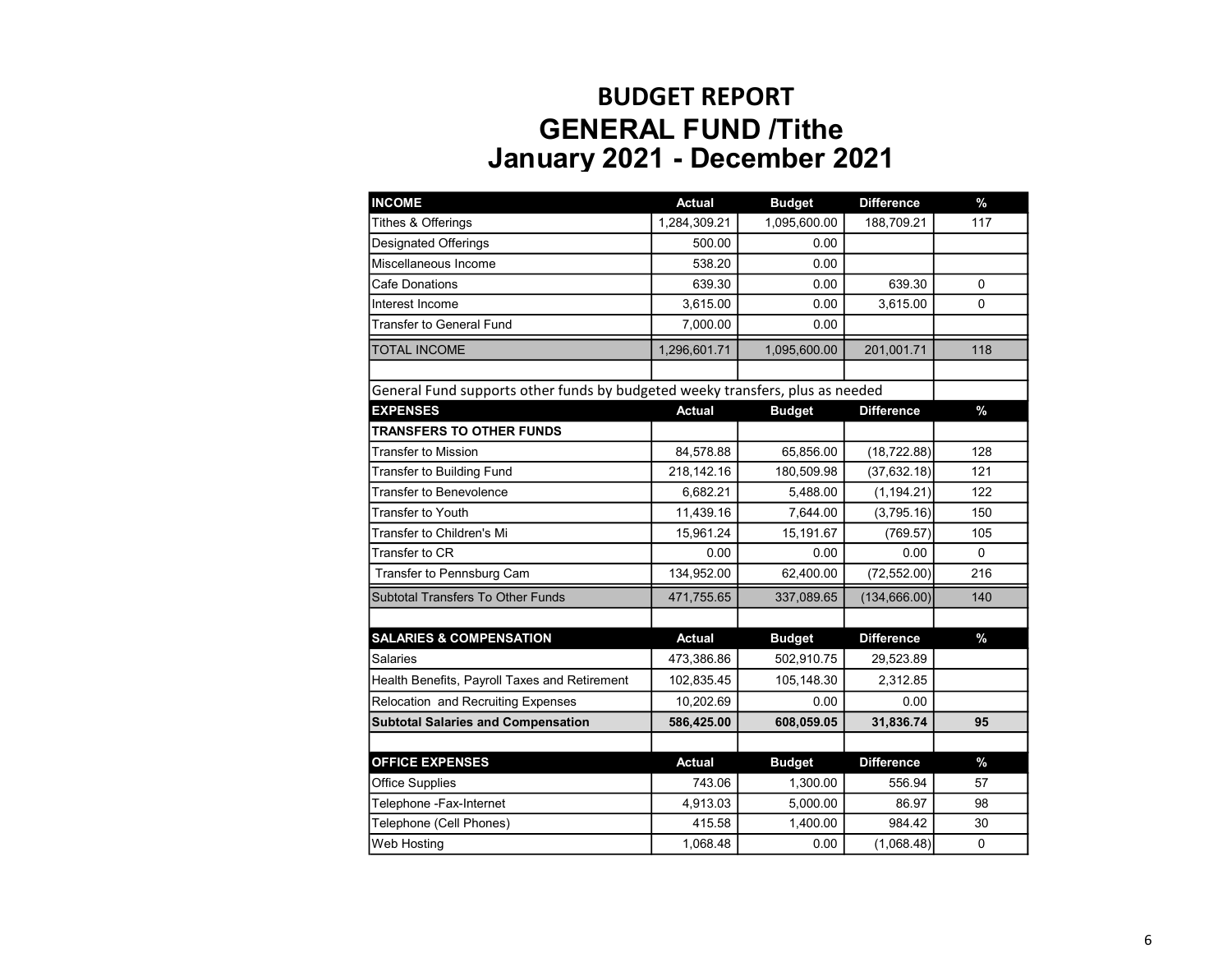| Printing (outside)                        | 2,874.18      | 2,000.00      | (874.18)          | 144           |
|-------------------------------------------|---------------|---------------|-------------------|---------------|
| Copier Lease & Repairs                    | 1,635.02      | 260.00        | (1,375.02)        | 629           |
| Print Charge per copy                     | 1,203.92      | 1,600.00      | 396.08            | 75            |
| Advertising                               | 3,602.82      | 2,000.00      | (1,602.82)        | 180           |
| Computer/Equip Purchases                  | 1,074.45      | 500.00        | (574.45)          | 215           |
| Software                                  | 155.80        | 500.00        | 344.20            | 31            |
| Postage                                   | 170.80        | 400.00        | 229.20            | 43            |
| <b>Financial Fees &amp; Services</b>      | 15,684.25     | 16,000.00     | 315.75            | 98            |
| <b>Subtotal Office Expenses</b>           | 33,541.39     | 30,960.00     | (2,581.39)        | 108           |
|                                           |               |               |                   |               |
| <b>CHURCH BLDG &amp; GROUNDS</b>          | <b>Actual</b> | <b>Budget</b> | <b>Difference</b> | $\frac{9}{6}$ |
| Electric - Church                         | 27,994.95     | 25,000.00     | (2,994.95)        | 112           |
| Water/Sewer - Church                      | 1,958.36      | 2,000.00      | 41.64             | 98            |
| UGI-Natural Gas - Church                  | 3,689.26      | 3,550.00      | (139.26)          | 104           |
| Trash - Church                            | 2,483.40      | 2,600.00      | 116.60            | 96            |
| <b>Building Supplies -Church</b>          | 3,831.30      | 5,000.00      | 1,168.70          | 77            |
| Prop & Bldg Maint                         | 9,548.76      | 5,000.00      | (4, 548.76)       | 191           |
| Landscaping                               | 7,183.00      | 6,500.00      | (683.00)          | 111           |
| Cusodial / outside cleaner                | 19,851.92     | 18,500.00     | (1, 351.92)       | 107           |
| Snow Plowing - Walkways                   | 3,230.00      | 1,000.00      | (2, 230.00)       | 323           |
| Equipment                                 | 13,479.12     | 1,500.00      | (11, 979.12)      | 899           |
| <b>Security System</b>                    | 1,315.00      | 800.00        | (515.00)          | 164           |
| Police/Fire Response to A                 | 100.00        | 0.00          |                   |               |
| Network Support                           | 0.00          | 1,000.00      | 1,000.00          | 0             |
| Furniture - Church                        | 95.71         | 1,000.00      | 904.29            | 10            |
| Playground Expense                        | 0.00          | 1,000.00      | 1,000.00          | 0             |
| Parking Rental Space                      | 0.00          | 0.00          | 0.00              | $\Omega$      |
| Van Gas & Expense                         | 805.13        | 800.00        | (5.13)            | 101           |
| Van Repairs                               | 1,039.49      | 2,500.00      | 1,460.51          | 42            |
| Decorations-Church                        | 1,051.14      | 1,000.00      | (51.14)           | 105           |
| Stage Decorations                         | 1,430.30      | 1,000.00      | (430.30)          | 143           |
| Insurance - Property                      | 6,541.01      | 7,000.00      | 458.99            | 93            |
| Insurance - Auto                          | 1,785.66      | 1,800.00      | 14.34             | 99            |
| Insurance- Worker's Comp                  | 2,318.12      | 2,600.00      | 281.88            | 89            |
| <b>Subtotal Church Bldg &amp; Grounds</b> | 109,731.63    | 91,150.00     | (18, 581.63)      | 120           |
|                                           |               |               |                   |               |
| <b>LICENSING &amp; SUBSCRIPTIONS</b>      | <b>Actual</b> | <b>Budget</b> | <b>Difference</b> | $\%$          |
| Media Licensing (CCLI)                    | 1,445.40      | 2,000.00      | 554.60            | 72            |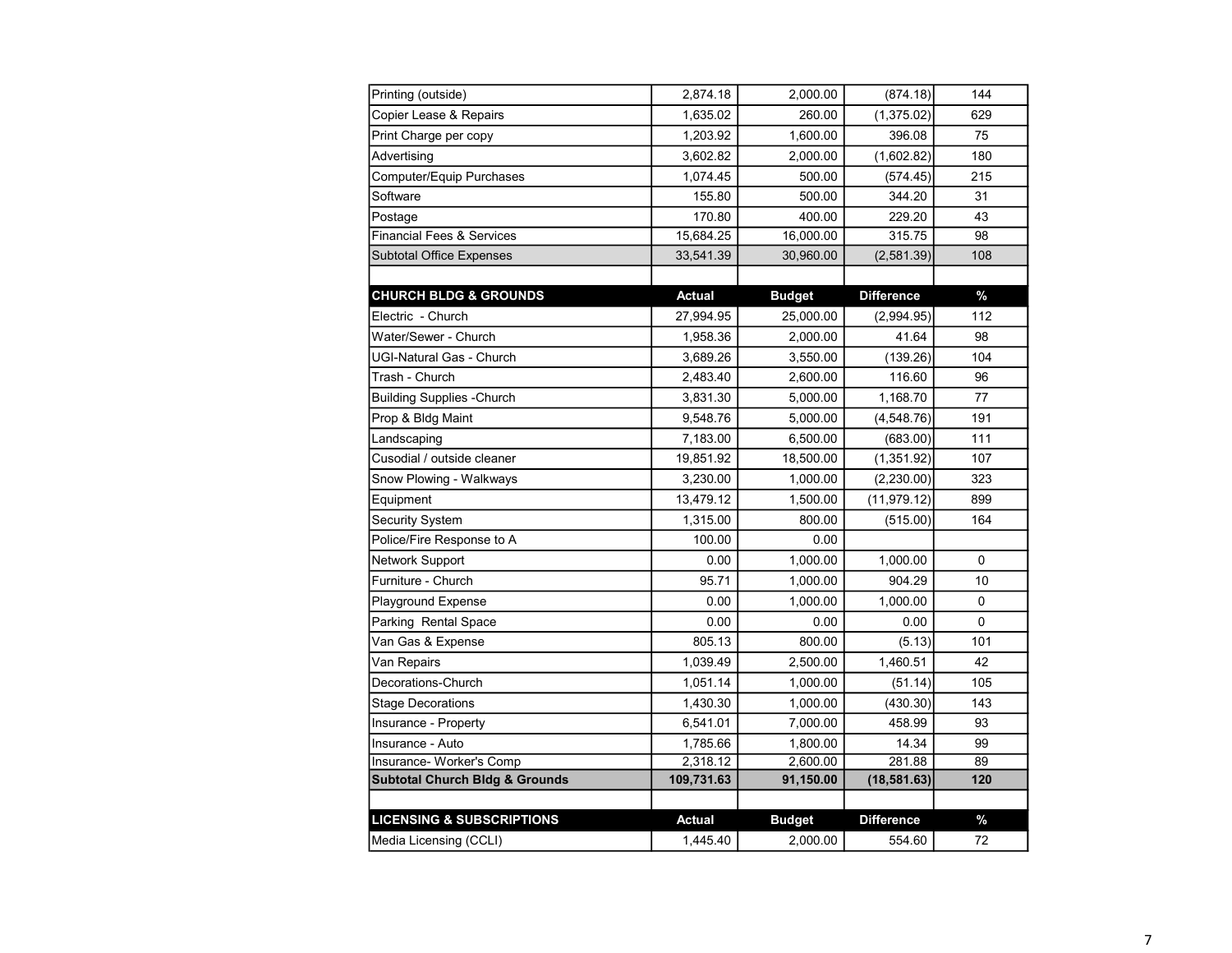| Media Subscriptions -                         | 5,879.18      | 2,000.00      | (3,879.18)        | 294         |
|-----------------------------------------------|---------------|---------------|-------------------|-------------|
| <b>Admin Subscriptions</b>                    | 695.78        | 300.00        | (395.78)          | 232         |
| <b>Church MGT Software</b>                    | 1,260.00      | 1,200.00      | (60.00)           | 105         |
| <b>Subtotal Licensing &amp; Subscriptions</b> | 9,280.36      | 5,500.00      | (3,780.36)        | 169         |
|                                               |               |               |                   |             |
| <b>COMMUNITY OUTREACH</b>                     | <b>Actual</b> | <b>Budget</b> | <b>Difference</b> | $\%$        |
| Light up the Night                            | 3,539.12      | 4,000.00      | 460.88            | 88          |
| <b>Golf Tournament</b>                        | 0.00          | 0.00          | 0.00              | $\mathbf 0$ |
| <b>Block Party</b>                            | 166.33        | 0.00          | (166.33)          | 0           |
| Night to Shine                                | 0.00          | 0.00          | 0.00              | 0           |
| <b>MEGA SPORTS CAMP</b>                       | 0.00          | 0.00          | 0.00              | 0           |
| <b>Community Support</b>                      | 691.12        | 0.00          | (691.12)          | $\mathbf 0$ |
| Church Fun Days                               | 7,367.87      | 3,000.00      | (4,367.87)        | 246         |
| MTeam Meals / Rally                           | 229.03        | 1,000.00      | 770.97            | 23          |
| Softball                                      | 0.00          | 600.00        | 600.00            | 0           |
| Monday Meals @ Mstar                          | 68.85         |               |                   |             |
| <b>Subtotal Community Outreach</b>            | 12,062.32     | 8,600.00      | (3,462.32)        | 140         |
|                                               |               |               |                   |             |
|                                               |               |               |                   |             |
| <b>MINISTRY EXPENSES</b>                      | <b>Actual</b> | <b>Budget</b> | <b>Difference</b> | $\%$        |
| Gas / Grocery Cards                           | 100.00        |               |                   |             |
| <b>Ministry Expenses</b>                      | 6,446.56      | 5,000.00      | (1,446.56)        | 129         |
| "ALL IN" Expenses                             | 334.13        | 0.00          | (334.13)          | $\Omega$    |
| <b>Books for Bible Studies</b>                | 239.92        | 400.00        | 160.08            | 60          |
| <b>Printed Shirts</b>                         | 356.00        | 500.00        | 144.00            | 71          |
| Sermon Helps-Videos etc.                      | 501.66        | 400.00        | (101.66)          | 125         |
| <b>Easter Service</b>                         | 676.87        | 750.00        | 73.13             | 90          |
| Designated Expense                            | 710.94        | 0.00          |                   |             |
| <b>Background Checks</b>                      | 44.00         | 0.00          | (44.00)           | 0           |
| Welcome Center                                | 877.91        | 2,000.00      | 1,122.09          | 44          |
| Media and Sound                               | 5,180.56      | 5,000.00      | (180.56)          | 104         |
| Leadership Development                        | 3,082.89      | 5,000.00      | 1,917.11          | 62          |
| Cafe-cost of goods&supply                     | 1,004.31      | 1,500.00      | 495.69            | 67          |
| Church Supplies-Cafe Rela                     | 3,514.95      | 2,000.00      | (1, 514.95)       | 176         |
| Flowers & Gifts                               | 3,822.97      | 2,500.00      | (1,322.97)        | 153         |
| <b>Ministry Guests</b>                        | 2,099.00      | 3,000.00      | 901.00            | 70          |
| Meals -volunteer-guest                        | 1,621.00      | 2,000.00      | 379.00            | 81          |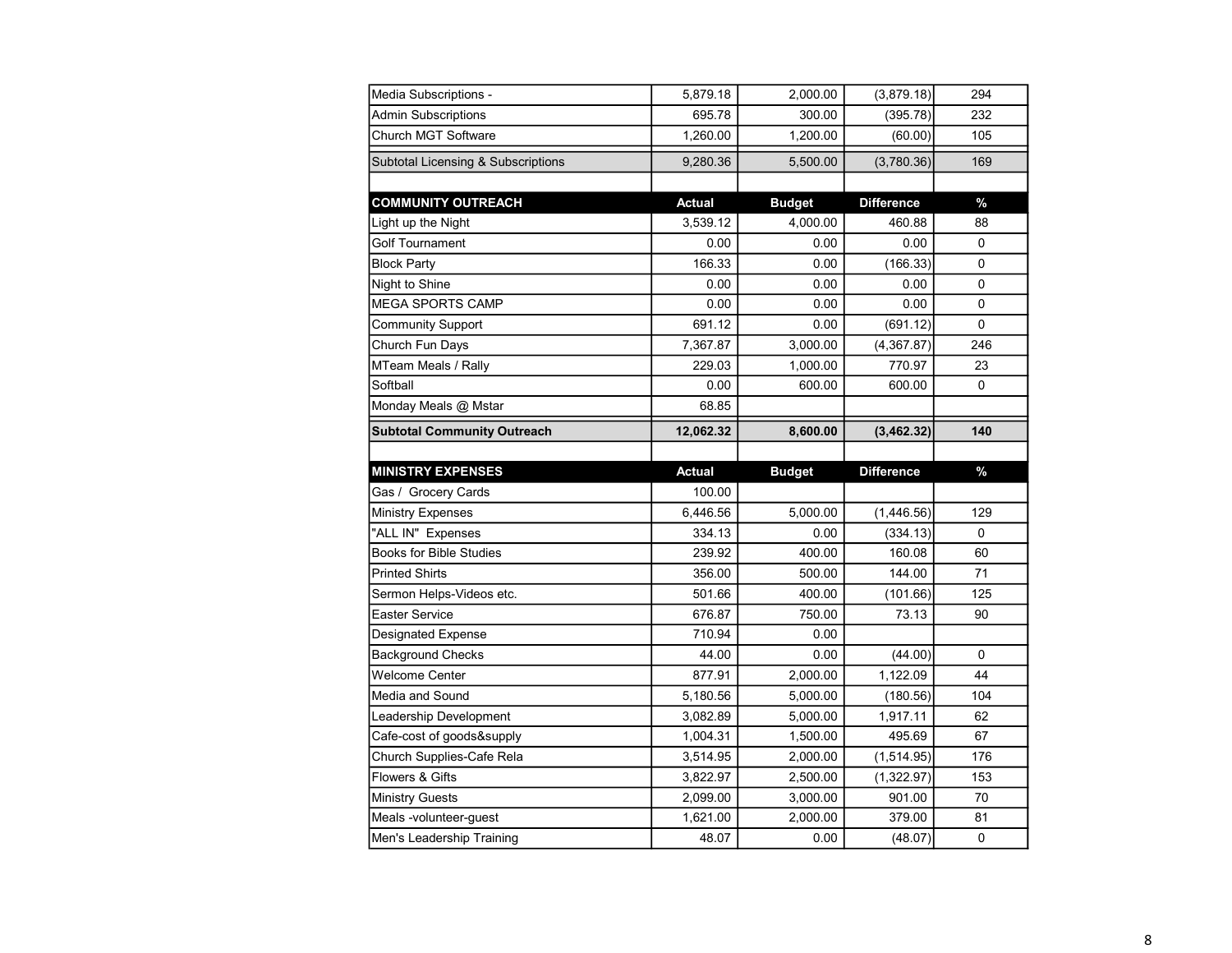| Men's Events                      | 113.86       | 500.00       | 386.14        | 23  |
|-----------------------------------|--------------|--------------|---------------|-----|
| IWOMEN'S MINISTRY                 | 726.44       | 0.00         | (726.44)      |     |
| <b>I</b> Women's Events           | 1,234.33     | 500.00       | (734.33)      | 247 |
| Women's Leadership Traini         | 0.00         | 0.00         | 0.00          |     |
| YOUNG ADULTS                      | 0.00         | 0.00         | 0.00          |     |
| <b>Subtotal Ministry Expenses</b> | 32,736.37    | 31,050.00    | (1,686.37)    | 105 |
| <b>Subtotal Expenses</b>          | 1,255,532.72 | 1,112,408.70 | (143, 124.02) | 113 |
| <b>TOTAL EXPENSE</b>              | 1,255,532.72 | 1,112,408.70 | (143, 124.02) | 113 |
| lYear End Income                  | 41,068.99    |              |               |     |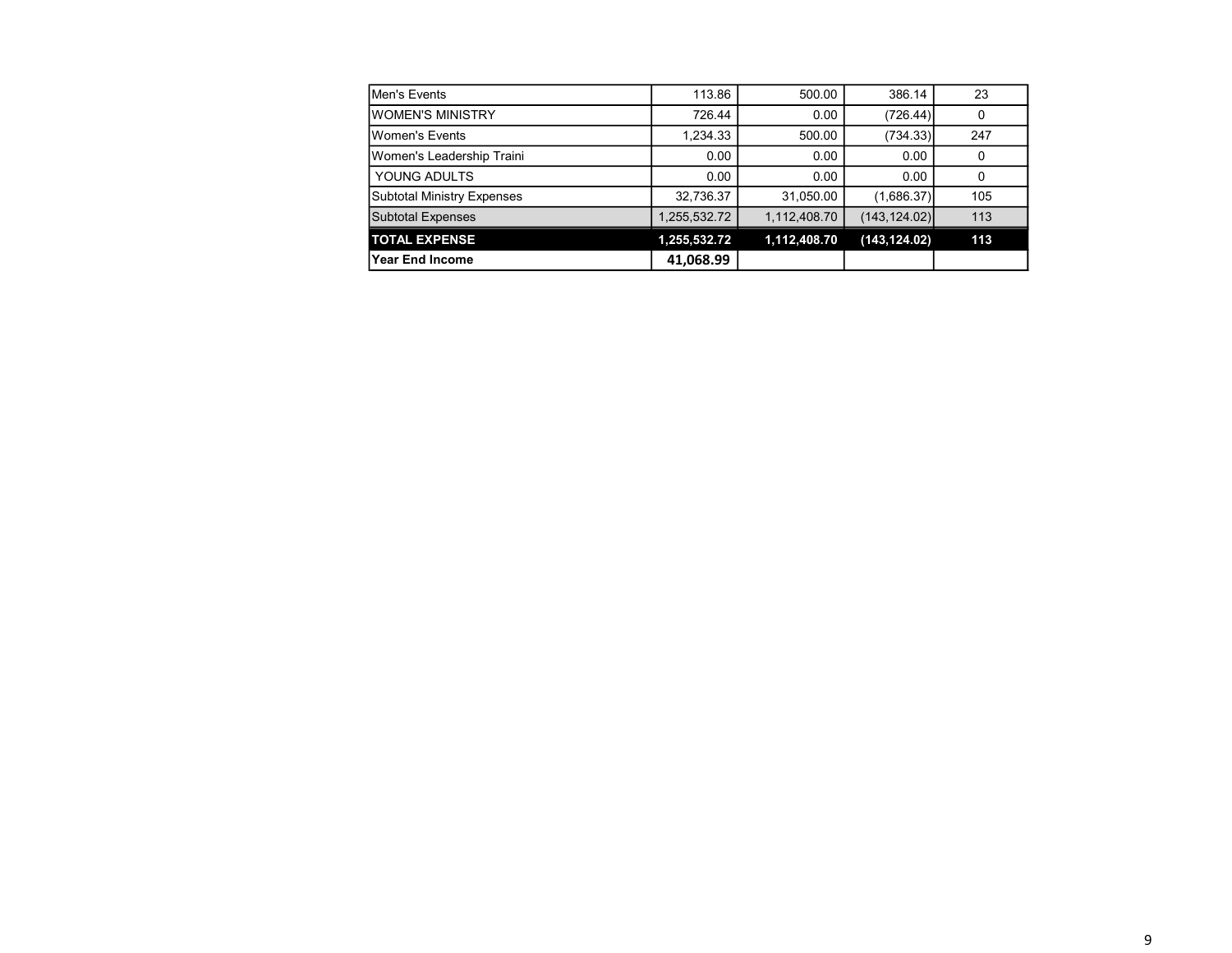## MISSION'S FUND 2021

|                                   |    |              |                           | -,               |
|-----------------------------------|----|--------------|---------------------------|------------------|
| <b>INCOME</b>                     |    | <b>TOTAL</b> | City Limits A/G           | \$<br>2,400.00   |
| Tithes & Offerings                | \$ | 72,899.34    | Valley Forge Christian Co | \$<br>2,500.00   |
| <b>Designated Offerings</b>       | \$ | 79,516.58    | <b>CUFI</b>               | \$<br>2,400.00   |
| Monday Night Meals                | \$ | 5,711.39     | Philadelphia Dream Center | \$<br>2,900.00   |
| Transfer GF to Mission            | Ś  | 84,578.88    | Gideons International     | \$<br>2,400.00   |
| <b>TOTAL INCOME</b>               | Ś. | 242,706.19   | Baldwin, Doug and Carol   | \$<br>2,400.00   |
|                                   |    |              | Cawston, David and Nancy  | \$<br>2,400.00   |
| <b>EXPENSES</b>                   |    |              | Convoy of Hope            | \$<br>124,506.42 |
| Financial Fees & Services \$      |    | 906.81       | Kevin and Sandy Barner    | \$<br>2,400.00   |
| <b>COMMUNITY OUTREACH</b>         |    |              | Weaver, Bettina           | \$<br>2,400.00   |
| <b>Community Support</b>          | Ś  | 200.00       | Thin Missions - Pat Summe | \$<br>2,400.00   |
| Monday Meals @ Mstar   \$         |    | 6,587.40     | Sebastian, Tony and Jamie | \$<br>2,400.00   |
| Subtotal Community Outread \$     |    | 6,787.40     | Valley Forge Christian Co | \$<br>2,400.00   |
| <b>MINISTRY EXPENSES</b>          | \$ |              | Renes, Bo and Holly       | \$<br>2,400.00   |
| Designated Expense                | \$ | 1,100.00     | Turner, David Honduras    | \$<br>2,400.00   |
| <b>Ministry Guests</b>            | \$ | 3,500.00     | Good, Peter and Courney G | \$<br>2,400.00   |
| Meals -volunteer-guest            | \$ | 562.83       | Pasquale, Rick - Italy    | \$<br>2,400.00   |
| <b>Subtotal Ministry Expenses</b> | \$ | 5,162.83     | Pollick - Indonesia       | \$<br>2,400.00   |
| <b>Subtotal Expenses</b>          |    | 12,857.04    | AG - Fellowship           | 1,200.00         |

| <b>MISSIONS</b>                        |                         |            |
|----------------------------------------|-------------------------|------------|
| Hotel (should be under ministry guest) | \$                      | 219.78     |
| Quakertown Food Bank                   | \$                      | 1,200.00   |
| Crossroads Pregnancy Cent              | \$                      | 3,400.00   |
| Oasis CITY Church                      | \$                      | 2,400.00   |
| City Limits A/G                        | \$                      | 2,400.00   |
| Valley Forge Christian Co              | \$                      | 2,500.00   |
| <b>CUFI</b>                            | \$                      | 2,400.00   |
| Philadelphia Dream Center              | \$                      | 2,900.00   |
| Gideons International                  | \$                      | 2,400.00   |
| Baldwin, Doug and Carol                | \$                      | 2,400.00   |
| Cawston, David and Nancy               | \$                      | 2,400.00   |
| <b>Convoy of Hope</b>                  | \$                      | 124,506.42 |
| Kevin and Sandy Barner                 | \$                      | 2,400.00   |
| Weaver, Bettina                        | \$                      | 2,400.00   |
| Thin Missions - Pat Summe              | \$                      | 2,400.00   |
| Sebastian, Tony and Jamie              | \$                      | 2,400.00   |
| Valley Forge Christian Co              | \$                      | 2,400.00   |
| Renes, Bo and Holly                    | \$                      | 2,400.00   |
| Turner, David Honduras                 | \$                      | 2,400.00   |
| Good, Peter and Courney G              | \$                      | 2,400.00   |
| Pasquale, Rick - Italy                 | \$                      | 2,400.00   |
| Pollick - Indonesia                    | \$                      | 2,400.00   |
| AG - Fellowship                        | \$                      | 1,200.00   |
| feedONE                                | $\frac{1}{2}$           | 5,992.50   |
| Todd Brosky - Romania                  |                         | 5,550.00   |
| Bongiorno Conference Cent              | \$                      | 2,400.00   |
| <b>BGMC</b>                            | $\overline{\xi}$        | 4,108.84   |
| Home of Hope- Pardee                   | \$                      | 2,472.00   |
| Dolfi and Gil Mauda -                  | $\overline{\xi}$        | 3,123.00   |
| Tia Reinhart AMAVEO GROUP              | $\overline{\mathsf{S}}$ | 10,800.45  |
| Tia Hait Missions Expense              | $\frac{1}{2}$           | 7,315.78   |
| Global Renewal                         |                         | 2,400.00   |
| <b>Subtotal Missions</b>               | \$                      | 218,488.77 |
| <b>TOTAL EXPENSES</b>                  | \$                      | 231,345.81 |
| <b>EXCESS INCOME/EXPENSE</b>           | \$                      | 11,360.38  |
|                                        |                         |            |

Over 17% of Morning Star Fellowship's resources were givien to Missions!

Including PROJECT RESCUE Youth Missions 10,445.22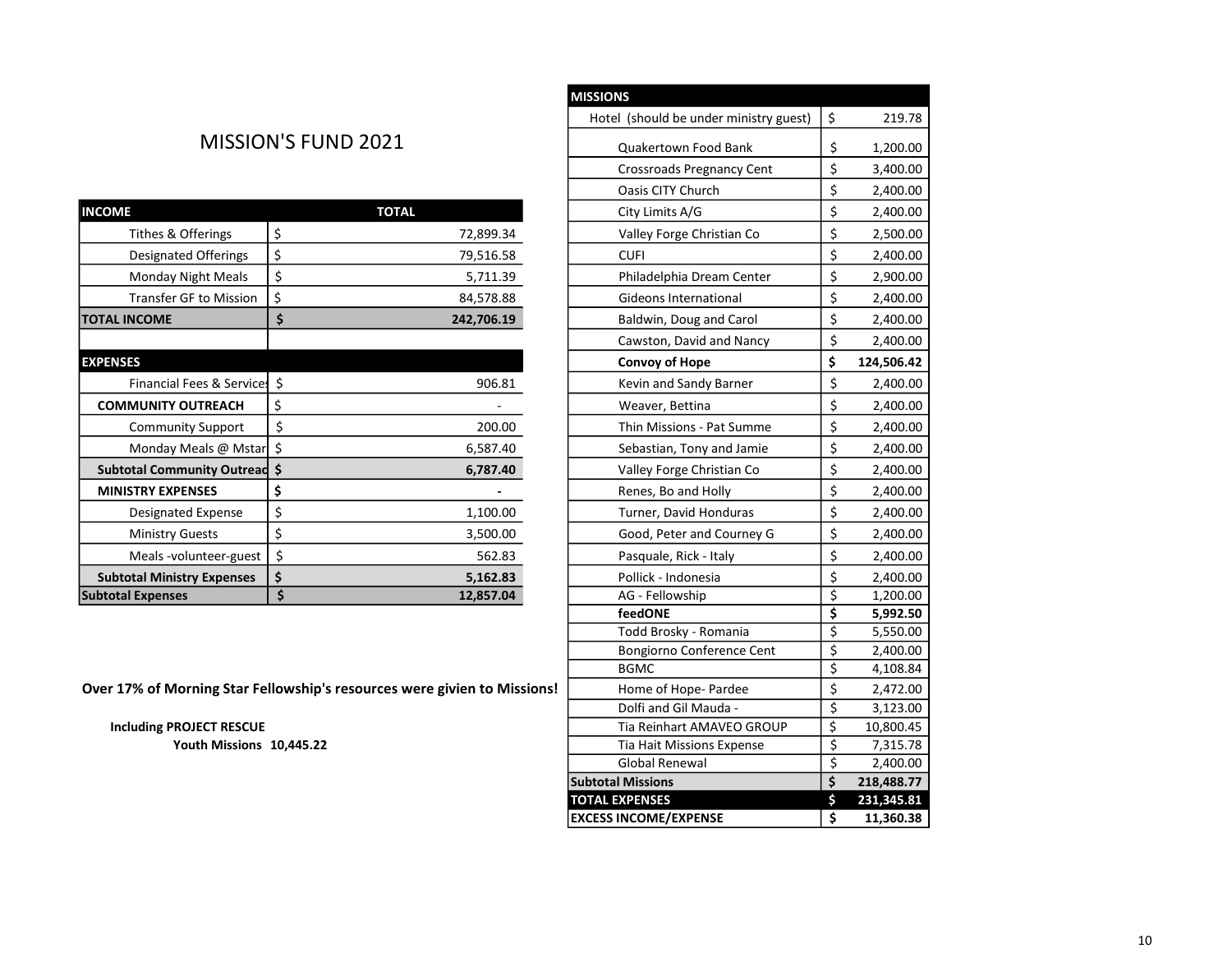| <b>INCOME</b>                              | <b>TOTAL</b>       | <b>INCOME</b>                     | <b>TOTAL</b>   |  |
|--------------------------------------------|--------------------|-----------------------------------|----------------|--|
| Tithes & Offerings                         | \$<br>386.00       | Tithes & Offerings                | 10,059.87      |  |
| Interest Income                            | \$<br>1,100.00     | <b>Designated Offerings</b>       | 125.00         |  |
| Transfer GF to Bldg                        | \$<br>218,142.16   | Tranfer GF to Benv.               | 6,682.21       |  |
| <b>TOTAL INCOME</b>                        | \$<br>219,628.16   | <b>TOTAL INCOME</b>               | 16,867.08      |  |
| <b>EXPENSES</b>                            |                    | <b>EXPENSES</b>                   |                |  |
| AG Loan Fees                               | \$<br>19,824.00    | <b>COMMUNITY OUTREACH</b>         |                |  |
| <b>Building repairs</b>                    | \$<br>357.98       | <b>Community Support</b>          | 1,125.11       |  |
| Prop & Bldg Maint                          | \$<br>3,915.00     | <b>MINISTRY EXPENSES</b>          |                |  |
| Landscaping                                | \$<br>600.00       | Rental Assistance / Mortg         | 1,000.00       |  |
| Security System                            | \$<br>(375.00)     | Gas / Grocery Cards               | 909.99         |  |
| Parking Lot Expense                        | \$<br>5,525.00     | <b>Utility Assistance</b>         | 555.69         |  |
| Appliances                                 | \$<br>2,049.98     | <b>Ministry Expenses</b>          | 8,715.66       |  |
| Interest Expense                           | \$<br>68,433.40    | <b>Designated Expense</b>         | 1,642.00       |  |
| <b>MINISTRY EXPENSES</b>                   |                    | <b>Subtotal Ministry Expenses</b> | 12,823.34      |  |
| Media and Sound                            | \$<br>23,580.00    | <b>TOTAL EXPENSES</b>             | 13,948.45      |  |
| <b>TOTAL EXPENSES</b>                      | \$<br>123,910.36   | <b>EXCESS INCOME/EXPENSE</b>      | 2,918.63       |  |
| <b>EXCESS INCOME/EXPENSE</b>               | \$<br>95,717.80    | <b>CELEBRATE RECOVERY 2021</b>    |                |  |
| Pricipal paid on Mortgage increasing asset | \$<br>108,159.56   | Tithes & Offerings                | \$<br>6,723.23 |  |
| Actual income brough forward               | \$<br>(12, 441.76) | <b>TOTAL INCOME</b>               | \$<br>6,723.23 |  |

## BUILDING FUND 2021 BENEVOLENCE FUND 2021

| <b>INCOME</b>                     | <b>TOTAL</b> |
|-----------------------------------|--------------|
| Tithes & Offerings                | 10,059.87    |
| <b>Designated Offerings</b>       | 125.00       |
| Tranfer GF to Benv.               | 6,682.21     |
| <b>TOTAL INCOME</b>               | 16,867.08    |
| <b>EXPENSES</b>                   |              |
| <b>COMMUNITY OUTREACH</b>         |              |
| <b>Community Support</b>          | 1,125.11     |
| <b>MINISTRY EXPENSES</b>          |              |
| Rental Assistance / Mortg         | 1,000.00     |
| Gas / Grocery Cards               | 909.99       |
| <b>Utility Assistance</b>         | 555.69       |
| <b>Ministry Expenses</b>          | 8,715.66     |
| <b>Designated Expense</b>         | 1,642.00     |
| <b>Subtotal Ministry Expenses</b> | 12,823.34    |
| <b>TOTAL EXPENSES</b>             | 13,948.45    |
| <b>EXCESS INCOME/EXPENSE</b>      | 2,918.63     |
|                                   |              |

## CELEBRATE RECOVERY 2021

| Tithes & Offerings                | \$ | 6,723.23    |
|-----------------------------------|----|-------------|
| <b>TOTAL INCOME</b>               | \$ | 6,723.23    |
| <b>EXPENSES</b>                   |    |             |
| <b>TRANSFERS TO OTHER FUNDS</b>   |    |             |
| <b>Transfer to General Fund</b>   | Ś  | 7,000.00    |
| <b>OFFICE EXPENSES</b>            |    |             |
| Office Supplies                   | \$ | 329.05      |
| <b>MINISTRY EXPENSES</b>          | \$ |             |
| Rental Assistance / Mortg         | \$ | 99.89       |
| <b>Ministry Expenses</b>          | \$ | 610.80      |
| <b>Books for Bible Studies</b>    | \$ | 158.63      |
| Media and Sound                   | \$ | 86.92       |
| Leadership Development            | \$ | 840.73      |
| Church Supplies-Cafe Rela         | \$ | 742.78      |
| <b>Subtotal Ministry Expenses</b> | \$ | 2,539.75    |
| <b>TOTAL EXPENSES</b>             | Ś  | 9,868.80    |
| <b>EXCESS INCOME/EXPENSE</b>      | Ś  | (3, 145.57) |
|                                   |    |             |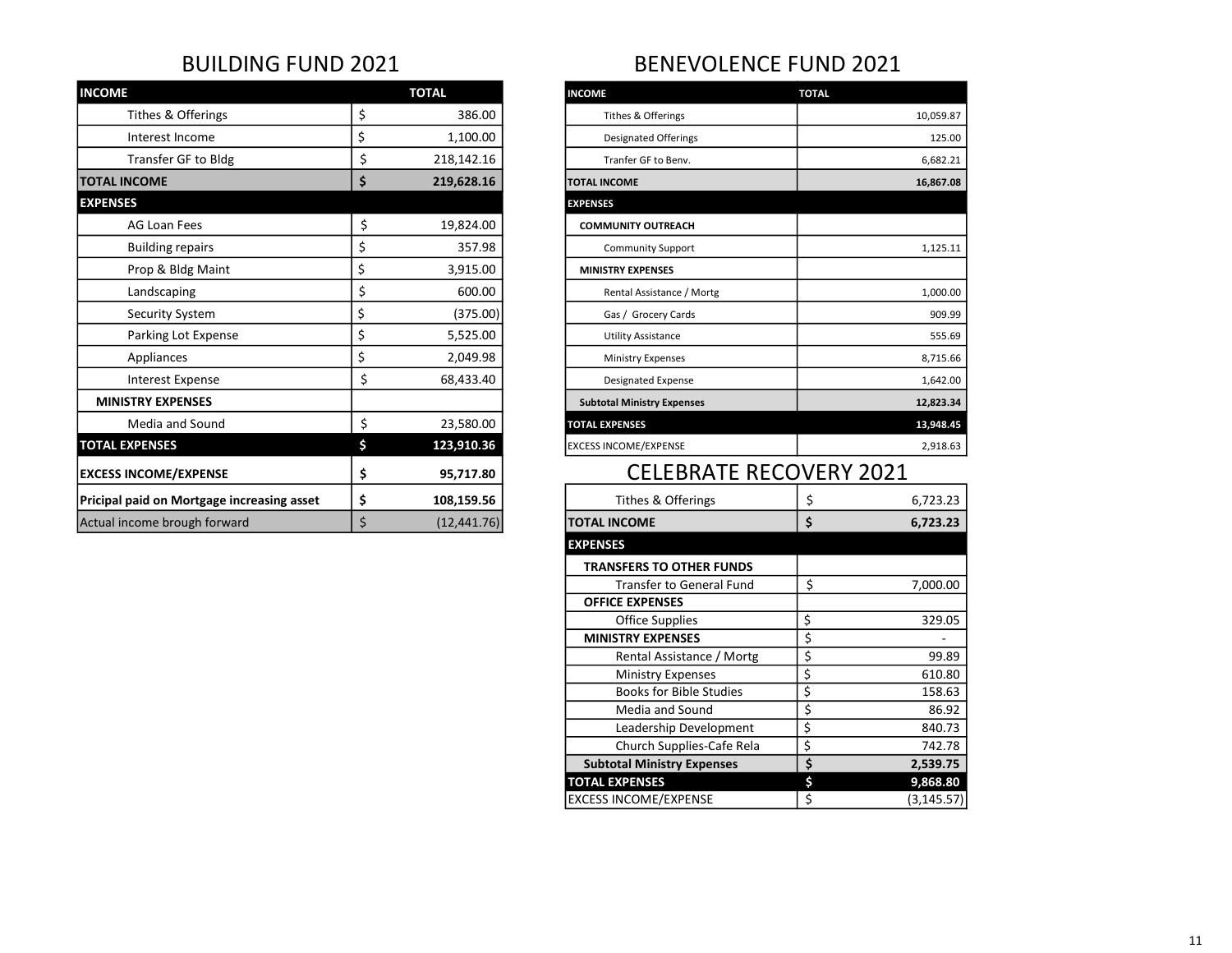| <b>INCOME</b>                     | <b>TOTAL</b>    |
|-----------------------------------|-----------------|
| Tithes & Offerings                | \$<br>1,444.81  |
| <b>Designated Offerings</b>       | \$<br>10,446.22 |
| Transfer GF to Youth              | \$<br>10,539.16 |
| <b>TOTAL INCOME</b>               | \$<br>22,430.19 |
| <b>EXPENSES</b>                   |                 |
| Computer/Equip Purchases          | \$<br>1,366.25  |
| Software                          | \$<br>265.39    |
| <b>Building Supplies - Church</b> | \$<br>63.31     |
| Furniture - Church                | \$<br>210.01    |
| <b>MINISTRY EXPENSES</b>          |                 |
|                                   |                 |
| <b>Ministry Expenses</b>          | \$<br>2,735.68  |
| <b>Books for Bible Studies</b>    | \$<br>357.93    |
| Sermon Helps-Videos etc.          | \$<br>88.31     |
| Camp or Retreats                  | \$<br>1,558.99  |
| Media and Sound                   | \$<br>60.74     |
| Leadership Development            | \$<br>779.54    |
| Flowers & Gifts                   | \$<br>411.54    |
| Meals-volunteer-guest             | \$<br>687.84    |
| <b>Subtotal Ministry Expenses</b> | \$<br>6,680.57  |
| <b>Subtotal Expenses</b>          | \$<br>8,585.53  |
| <b>MISSIONS</b>                   |                 |
| <b>PROJECT RESCUE</b>             | \$<br>10,446.22 |
| <b>TOTAL EXPENSES</b>             | \$<br>19,031.75 |
| <b>EXCESS INCOME/EXPENSE</b>      | \$<br>3,398.44  |

# YOUTH FUND 2021 CHILDREN'S FUND 2021

| <b>INCOME</b>                     | <b>TOTAL</b>    |
|-----------------------------------|-----------------|
| Tithes & Offerings                | \$<br>1,444.81  |
| <b>Designated Offerings</b>       | \$<br>10,446.22 |
| <b>Transfer GF to Youth</b>       | \$<br>10,539.16 |
| <b>TOTAL INCOME</b>               | \$<br>22,430.19 |
| <b>EXPENSES</b>                   |                 |
| Computer/Equip Purchases          | \$<br>1,366.25  |
| Software                          | \$<br>265.39    |
| <b>Building Supplies -Church</b>  | \$<br>63.31     |
| Furniture - Church                | \$<br>210.01    |
| <b>MINISTRY EXPENSES</b>          |                 |
| <b>Ministry Expenses</b>          | \$<br>2,735.68  |
| <b>Books for Bible Studies</b>    | \$<br>357.93    |
| Sermon Helps-Videos etc.          | \$<br>88.31     |
| Camp or Retreats                  | \$<br>1,558.99  |
| Media and Sound                   | \$<br>60.74     |
| Leadership Development            | \$<br>779.54    |
| Flowers & Gifts                   | \$<br>411.54    |
| Meals -volunteer-guest            | \$<br>687.84    |
| <b>Subtotal Ministry Expenses</b> | \$<br>6,680.57  |
| <b>Subtotal Expenses</b>          | \$<br>8,585.53  |
| <b>MISSIONS</b>                   |                 |
| <b>PROJECT RESCUE</b>             | \$<br>10,446.22 |
| <b>TOTAL EXPENSES</b>             | \$<br>19,031.75 |
| <b>EXCESS INCOME/EXPENSE</b>      | \$<br>3,398.44  |
|                                   |                 |
|                                   |                 |
|                                   |                 |